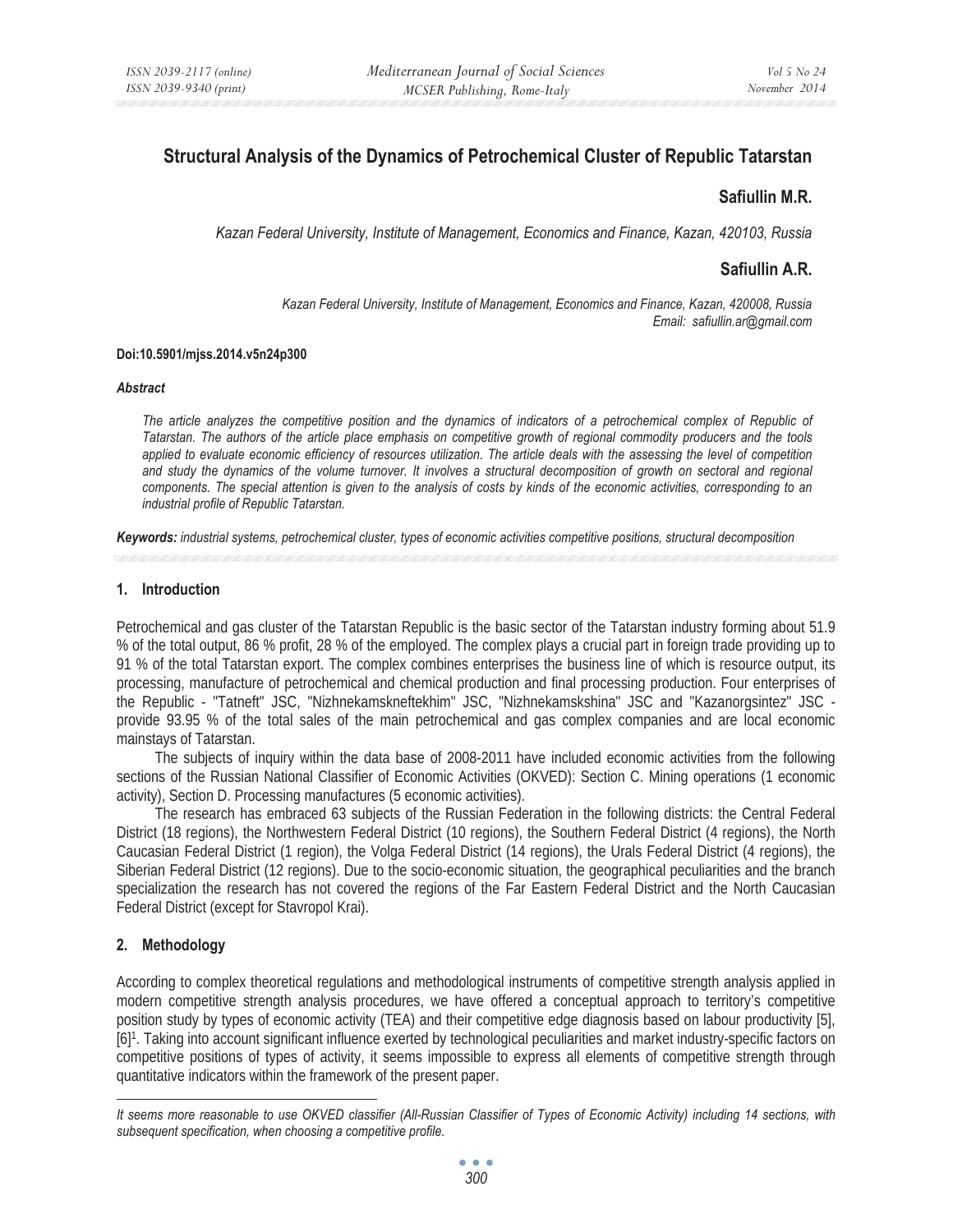| ISSN 2039-2117 (online) | Mediterranean Journal of Social Sciences | Vol 5 No 24   |
|-------------------------|------------------------------------------|---------------|
| ISSN 2039-9340 (print)  | MCSER Publishing, Rome-Italy             | November 2014 |

Determination of critical indicator values is a rather complicated methodological task. As a rule, a certain scope of retrospective information reflecting the phenomenon development experience of the past [7] is required to complete this task. Taking into consideration instability of business environment and competitive strength factors, as well as specific features of technological processes existing in various branches of industry, it is more preferable to set interval threshold values for indicators, from our point of view. Structural decomposition of indicator dynamics permits to differentiate them by uncertainty levels and degree of controllability.

Essence of this method is structural representation of the studied index dynamics [9]. Its increment is resolved into a national component (reflecting trends in the national economy), industrial component (peculiar features of industrial sector development) and territorial component (influence of territorial peculiarities). Correlation between these components permits to distribute types of economic activity by external and internal sources of competitive edges.

If the national component share exceeds that of the industrial and territorial components, it means that the index increment within the analysed period is mainly ensured by a favourable macroeconomic dynamics. In these circumstances industry-specific and territorial trends are of retarded nature. Stability of such a positive increment pattern within a prolonged period of time testifies a rather low strategic potential of these types of economic activity.

In the situation when the industrial component outstrips the national and territorial components, that is, the industry-specific increment displays maximum dynamics; such types of economic activity can serve as possible industrial priorities. In this case competitive edges are formed to a greater extent by virtue of external factors (pricing environment, solvent demand, new technologies, stimulating initiatives at the federal level and others). If such a positive increment pattern persists for a long time, then, in the absence of limitations conditioned by territorial peculiarities, we recommend to consider the aforesaid types of economic activity as strategic guidelines for industrial policy at the mesolevel.

The most attractive is a situation when the territorial component dominates in the index increment pattern. Such a state of affairs allows us to assume presence of internal sources of competitive edges, which ensure that dynamics observed in types of economic activity representing the industrial complex of the territory, outstrips macroeconomic and industry-specific growth rates. A growing share of the territorial component in the positive increment pattern is a target indicator of efficiency of regulatory impacts, which stimulate competitive strength of such types of economic activity that act as a basis for a competitive profile of the territory.

The general formula for calculations is as follows:

 $(1)$ 

$$
\Delta T_{\rm r} = NS + NIS + RIS
$$

where NS – national growth component; NIS – industrial growth component; RIS – territorial growth component. Calculation of each component by shipped products volume is made in the following way:

$$
NS = v_j^{t-1} \left( \frac{V^t - V^{t-1}}{V^{t-1}} \right),
$$
  
\n
$$
NIS = v_j^{t-1} \left( \frac{V_j^t - V_j^{t-1}}{V_j^{t-1}} - \frac{V^t - V^{t-1}}{V^{t-1}} \right),
$$
  
\n
$$
RIS = \Delta T_j^l - NS - IS = v_j^{t-1} \left( \frac{v_j^t - v_j^{t-1}}{v_j^{t-1}} - \frac{V_j^t - V_j^{t-1}}{V_j^{t-1}} \right),
$$
  
\n(3)

where  $\frac{v'_j}{v}$  and  $\frac{v'^{-1}}{v}$  shipped products volume in the *j*-th type of economic activity of the territory within the periods *t* and t-1;  $V'$  and  $V'^{-1}$  – industrial products volume shipped in the whole country within the periods t and t-1;  $V'_{j}$  and  $V'^{-1}_{j}$ 

industrial products volume shipped in the *j-th* type of economic activity within the periods *t* and *t-1*, correspondingly.

When the dynamics of industrial products volume shipped within the territory exceeds industry-specific growth rates, the territorial component RIS needs modification:

$$
RS = v_j^{t-1} \left( \frac{v_j^t - v_j^{t-1}}{v_j^{t-1}} - \frac{v^t - v_{j-1}^{t-1}}{v_j^{t-1}} \right) , \qquad (5)
$$

where  $\frac{v^t}{t}$  and  $\frac{v^{t-1}}{t}$  industrial products volume shipped in the territory within the periods *t* and *t*-1.

Thus, if growth rates of the j-th type of economic activity exceed macroeconomic, industry-specific and regional dynamics of industrial production in a certain territory (especially if the current trend has a clearly defined long-term nature), one can make a conclusion that there are certain competitive edges, which permit us to consider such a type of economic activity as a potentially attractive (target) for further development of the territory under consideration. A complete set of target TEAs can serve as an object of industrial policy at the mesolevel.

While analyzing competitive positions, substantial role plays calculation of concentration and localization indexes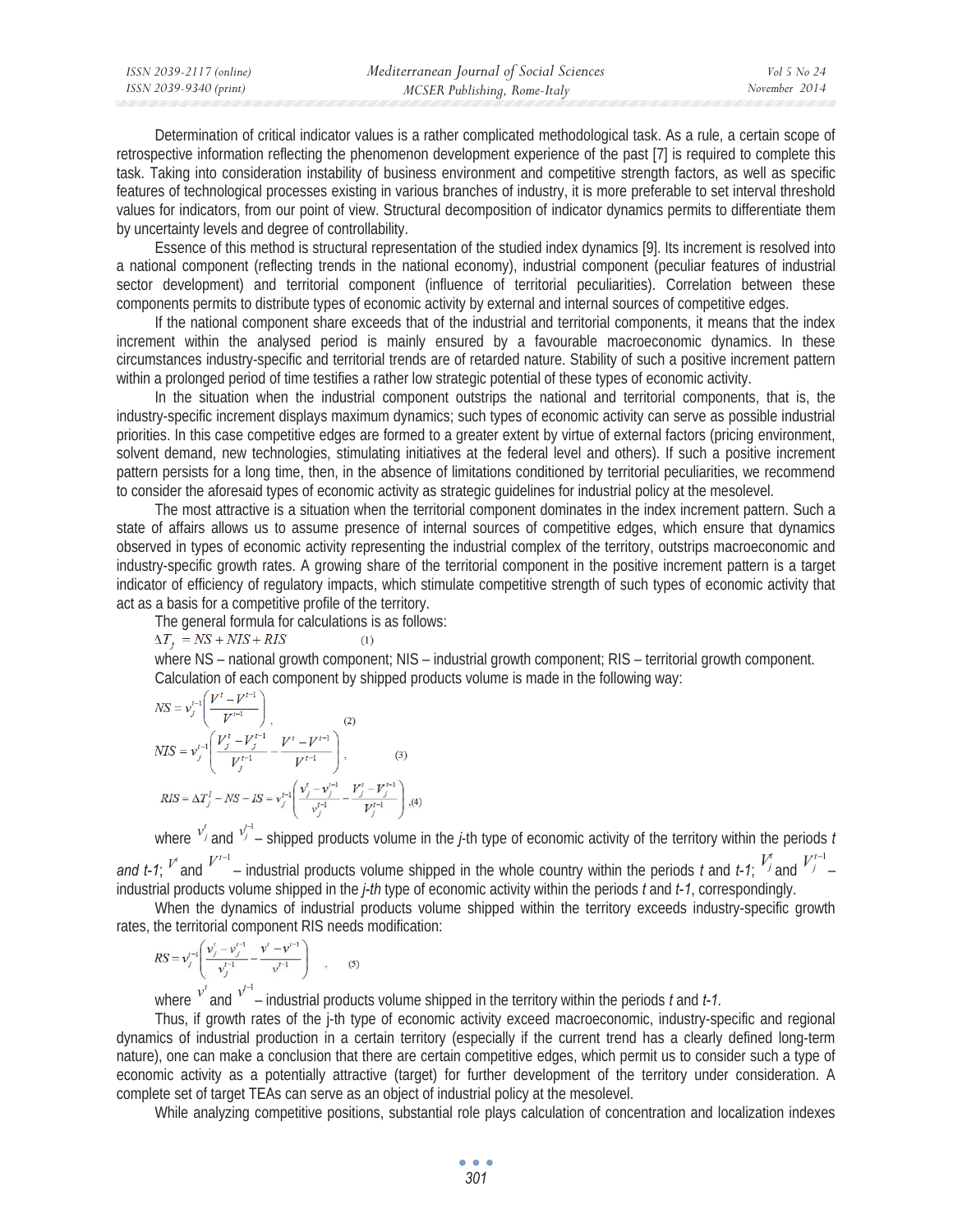that allow defining structure of competition on branch markets to which the selected types of economic activity belong [1], [3].

According to the theoretical analysis, three following primary characteristics of branch markets are singled out in the economic literature: concentration, scale and product differentiation [2]. Apart from the fact that each of them has its own functional value, their diverse combinations influence the specificity of branch structure in a complex manner. For instance, product differentiation and concentration influence intra-branch manufacturers' competition in prices and profit margins [8]. Economy of scale, product differentiation and related to it adherence to conventional brands define new entry possibility, as well as opportunities to maintain higher prices not to attract external competition. Three elements provide monopolistic advantages establishing market entry-quit barriers. In this respect, the structure can define not only the highest price set without threat of quitting the market, but also the opportunity for existing manufacturers future collaboration in order to achieve this maximum price avoiding price competition between them. Besides, if product differentiation can serve as the only one barrier to enter the branch market, concentration and economy of scale have closer tie and act jointly. In this connection, while managing competitive edges on branch markets it is required to pay attention to self- analysis of not only these factors economic content, but also to interrelation between them.

Thus, production concentration reflects relative value and number of branch market manufacturers. The fewer the number of manufactures is the higher is concentration level. If the number of manufacturers the same, the situation is the following: the less they differ from each other in size, the smaller is concentration level. Result of manufacturer selfselection on production capacity and price is formed by feedback of market acting competitors. Concentration level impacts the manufacturers' disposition to competition and collaboration: the fewer manufactures on market are, the easier they understand mutual dependence and sooner accept cooperation.

Therefore one can suppose that the higher concentration level is, the more competitive and monopolistic will be the market.

Since 1982 the United States Department of Justice has used the Herfindahl-Hirschman index (HHI) as the main characteristics for branch markets structure. This index is defined as the sum of squares of shares of shipped goods volumes in each region (territory) on branch market:

$$
HHI = \sum_{n=1}^{N} S_n^2
$$

where  $S_n$  – industry share in n-territory in total volume of shipped goods countrywide.

 $(6)$ 

If the index value is between 0 and 1000, the market is considered to be weakly concentrated, between 1000 and 1800 – moderately concentrated and more than 1800 – highly concentrated.

While analyzing branch markets structure on meso-level the concentration index should be supplemented by the localization factor:

$$
I_{Lj} = \frac{D_{jkn}}{D_{jk}}
$$
\n<sup>(7)</sup>

 where *ILj* – localization factor of industrial production of j-type of economic activity in n-territory; *Djkn*– share of shipped products of j-type of economic activity in total volume of shipped goods under k-chapter of the Russian classification system of types of economic activities (k=1;6) or in industry in n-territory in whole; *Djk* – share of shipped goods of j-type of economic activity in total volume of shipped goods under k-chapter of the Russian classification system of types of economic activities (k=1;6) or in industry countrywide.

If the estimated values of a factor are more than 1, then the given type of economic activity appears to be core for the territory with its competitive edges and potentially attractive for further development (if it is 1 – the type of economic activity satisfies only local demand and is focused on internal market). If localization factor acquires the value less than 1 – the territory specializes in this type of economic activity, the internal demand mostly replaced by import from other territories.

Estimation of localization factor dynamics is reasonable: its growth can testify strengthening of its competitive edges on branch markets and favorable prospects of development, its decrease evidences competition sharpening or market situation decline that require expansion of competitive edges, diversification of production factors to enter the adjacent markets or decrease of business activity in this type of economic activity [4].

Localization factor can be estimated either by indicators absolute values (gross value added, number of enterprises, main production foundations, amortization, salary budget, amount of employed, investments to fixed capital) or by growth rates. For instance, estimation of localization factor by the number of employed can be made in the following manner: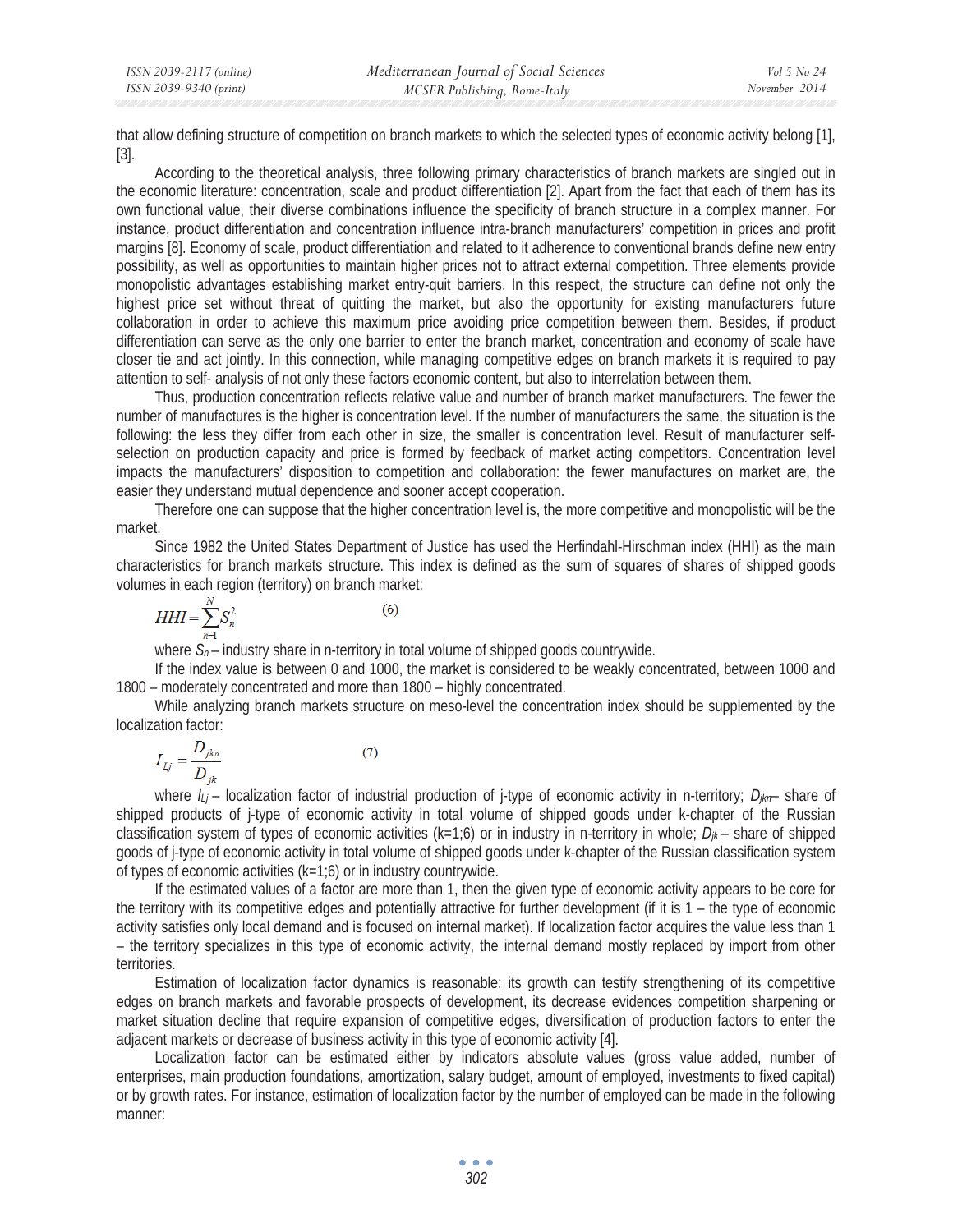$$
I_{Lj}^l = \frac{I_{jn} / I_n}{L, / L}
$$

 $(8)$ 

where  $l_{in}$  – number of employed in j-type of economic activity in n-territory;  $l_{n}$ – number of employed in industry in nterritory; *Lj* – number of employed in j-type of economic activity countrywide; *L*– number of employed in industry countrywide.

One can calculate the given indicators on the example of analysis of competitiveness types of Tatarstan economic activities in terms of the Russian Federation regions, by means of study of production efficiency indicators of petrochemical cluster.

## **3. Results**

This sampling has allowed covering the main economic activities of the Tatarstan Republic having the greatest share in the total turnover of organizations (without VAT, excises and similar obligatory payments). The most appreciable share (over 2 %) in the total turnover of the Tatarstan Republic among the chosen economic activities was occupied by:

- extraction of crude oil and casinghead gas; extraction of fractions from casinghead gas (16.76 %);
- petroleum refinery (5.50 %);
- synthetic rubber production (5.35 %);
- plastic and initial form synthetic resins production (2.16 %).

In the period of 2007 – 2010 the following types of economic activity of Tatarstan petrochemical cluster increased their market share: production of synthetic rubber, production of rubber tires, tire casings and inner tubes, production of soap and detergents, extraction of crude oil and oil (associated) gas, production of plastics. Besides, market share of plastics and synthetic resin production as well as petroleum production was prominently decreased (Fig. 4).



**Fig 4.** Dynamics of market shares of economic activity types in petrochemical cluster of the Republic of Tatarstan in 2007-2011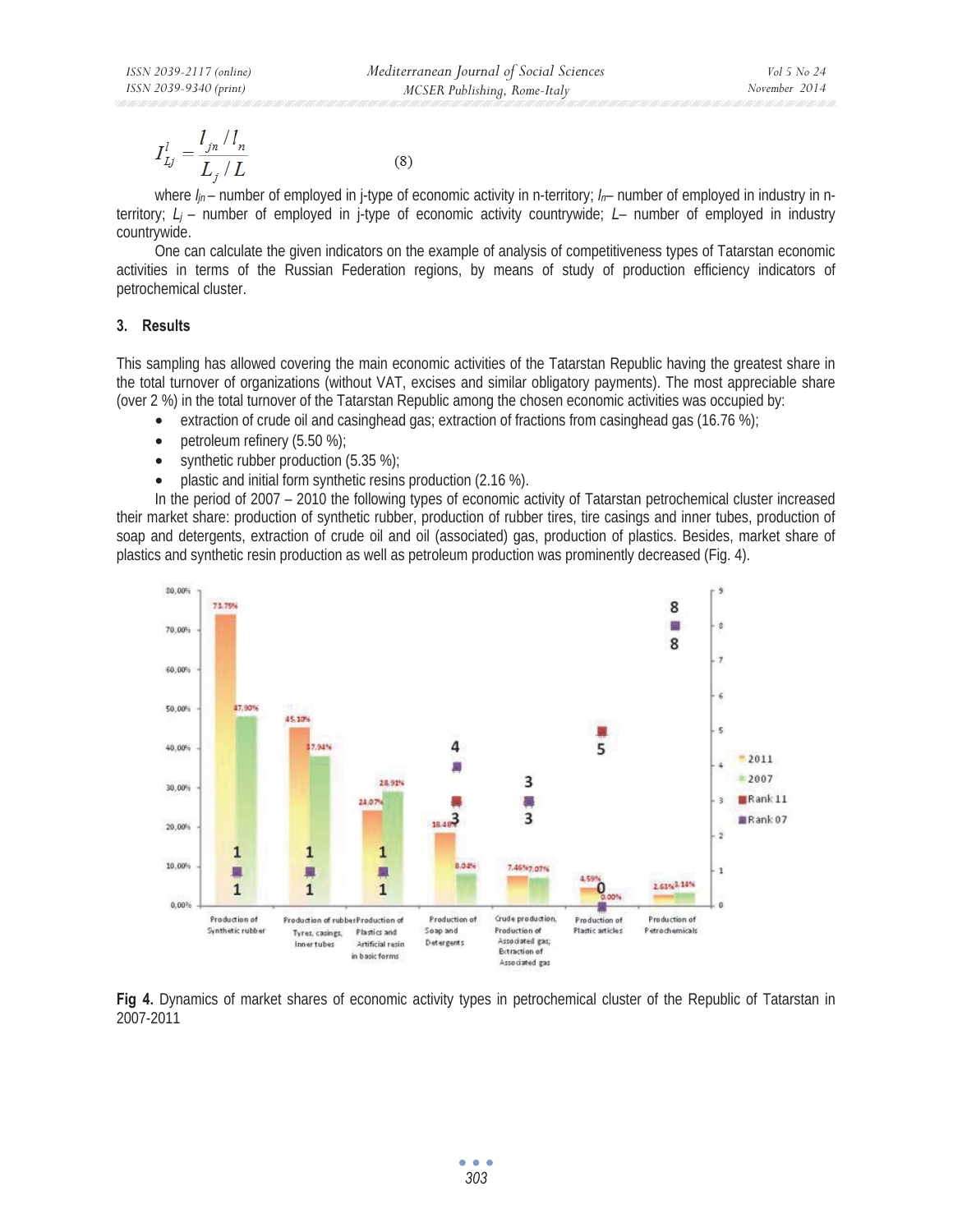

**Fig. 5.** Level of competition at markets of industrial profile of the Republic of Tatarstan at the beginning of 2011 (Petrochemical cluster)



**Fig. 6.** Structural decomposition of capacity gain of turnover in the Republic of Tatarstan for 2007-2011 by types of economic activity

Dynamics of market shares of Tatarstan petrochemical cluster types of economic activity in 2005 – 2010 was not so active in the following types of economic activity: production of plastics and synthetic resin, production of artificial rubber, production of rubber tires, tire casings and inner tubes. Market shares of such types of economic activity, as extraction of crude oil and oil (associated gas), production of petroleum products were not substantially changed.

According to the results of comparing the competition level on Tatarstan petroleum market in the beginning of 2007 and 2011, one can observe that the competition level of the majority of types of economic activity of petrochemical cluster was changed in 2011 and they started to lose their positions: extraction of crude oil and oil (associated) gas, production of rubber tires, tire casings and inner tubes, production of soap and detergents, production of plastics and synthetic resin in primary forms, production of petroleum products (Fig. 5). Only production of artificial rubber has been occupying a more confident position in given years.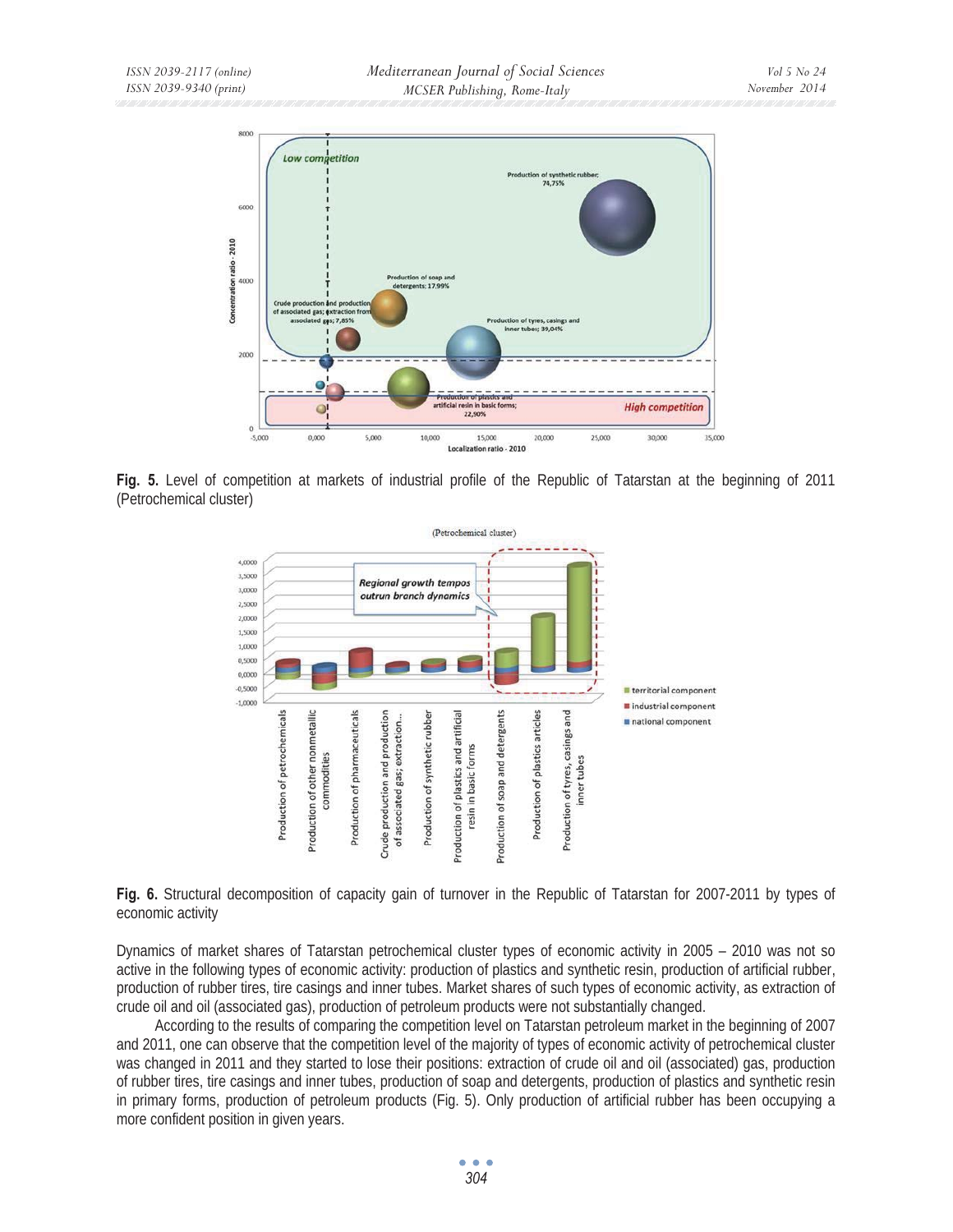| ISSN 2039-2117 (online) | Mediterranean Journal of Social Sciences | Vol 5 No 24   |
|-------------------------|------------------------------------------|---------------|
| ISSN 2039-9340 (print)  | MCSER Publishing, Rome-Italy             | November 2014 |

Analysis of turnover capacity dynamics in 2007 – 2011 by method of structural decomposition of growth rates brought the following results (Fig. 6).

Despite a crisis in 2008-2009 the positive macroeconomics dynamics of 2010-2011 ensured capacity gain of the reviewed types of economic activity equal to 18,06% (NS component). With consideration for industrial scale the maximum effect was achieved in crude production, production of associated gas; production of petrochemicals; production of synthetic rubber; production of plastics and artificial resin in basic forms.

The biggest branch rate of growth (IS component) for 2008-2010 years (running ahead of macroeconomic dynamics) was demonstrated by:

- Production of pharmaceuticals (growth 52. 37%);
- **Production of plastics and artificial resin in basic forms (22.8%);**
- **Production of rubber tyres, casings and inner tubes (20.83%).**

Herewith more than a half of reviewed types of production had negative growth of turnover capacity. The significant decrease among profile types of economic activity was registered only in production of soap and detergents (-41.67%);

From the point of competitiveness evaluation those types of economic activity which regional tempo of growth run ahead of the branch (IS component) and macroeconomic (NS component) dynamics are of specific interest. Such productions are (fig. 6):

- Production of rubber tyres, casings and inner tubes (the regional growth is 3,3589 while the branch growth is 0,2083);
- **Production of plastics (1,7254 and 0,0384 correspondingly);**
- Production of soap and detergents (0,5199 and -0,4167 correspondingly).

| <b>Position of</b><br>region until<br>2011 | <b>Regions</b>                                              | 2011  | 2010                               | 2009  | 2008  | 2007  | Change in 2011 in<br>comparison with 2007 |
|--------------------------------------------|-------------------------------------------------------------|-------|------------------------------------|-------|-------|-------|-------------------------------------------|
|                                            | Production of synthetic rubber                              |       | 73,75% 74,75% 72,84% 74,07% 47,90% |       |       |       | 25.85%                                    |
|                                            | Production of rubber tyres, tyre casings<br>and inner tubes |       | 45,10% 39,04% 43,65% 11,42% 37,94% |       |       |       | 7.16%                                     |
|                                            | Production of plastics and artificial resin                 |       | 24,07% 22,90% 18,12% 22,53% 28,91% |       |       |       | $-4.84%$                                  |
| 3                                          | Production of crude and associated gas                      | 7.46% | 7.85%                              | 8,78% | 8,19% | 7.07% | 0,38%                                     |
| 5                                          | Production of plastics articles                             | 4.59% | 4.56%                              | 3.34% | 1.89% | 2.70% | 1.89%                                     |
| 8                                          | Production of petrochemicals                                | 2.63% | 2.42%                              | 2,33% | 2.99% | 3.14% | $-0.51%$                                  |

It should be emphasized that almost all types of economic activity in the industrial profile of the Republic of Tatarstan have shown positive regional dynamics. Only crude production and production of associated gas are exception as their RS components were negative (-0,0507) at positive branch growth. Considering the industrial profile of the region in long term one may turn attention to the significant lag in recovery tempos of economic indicators of the following types of economic activity (negative value of regional RS components):

- **Production of petrochemicals (-0.2472);**
- **Production of other nonmetallic mineral commodities**  $(-0.2377)$ **;**
- Production of pharmaceuticals (-0.1682).

Despite negative regional dynamics two types of economic activity (production of petrochemicals and production of pharmaceuticals) demonstrate positive branch growth (IS components) (0.1333 and 0.5237 correspondingly).

## **4. Conclusion**

In such a manner the conducted structural analysis of dynamics has revealed some negative factors which influenced on the competitive position of the industrial complex of the Republic of Tatarstan. First of all, branch tempos of turnover growth in almost all productions which compose the industrial profile of Tatarstan turned out to be negative or did not exceed industry average dynamics (NS component). It witnesses the high dependence of such types of economic activity on crisis events in Russian economy of 2008-2009. The exceptions are production of plastics and synthetic rubber in basic forms, production of rubber tyres, casings and inner tubes; dynamics of their turnover exceeded macroeconomic indicators. Secondly, regional components of only five profile types of economic activity (production of rubber tyres,